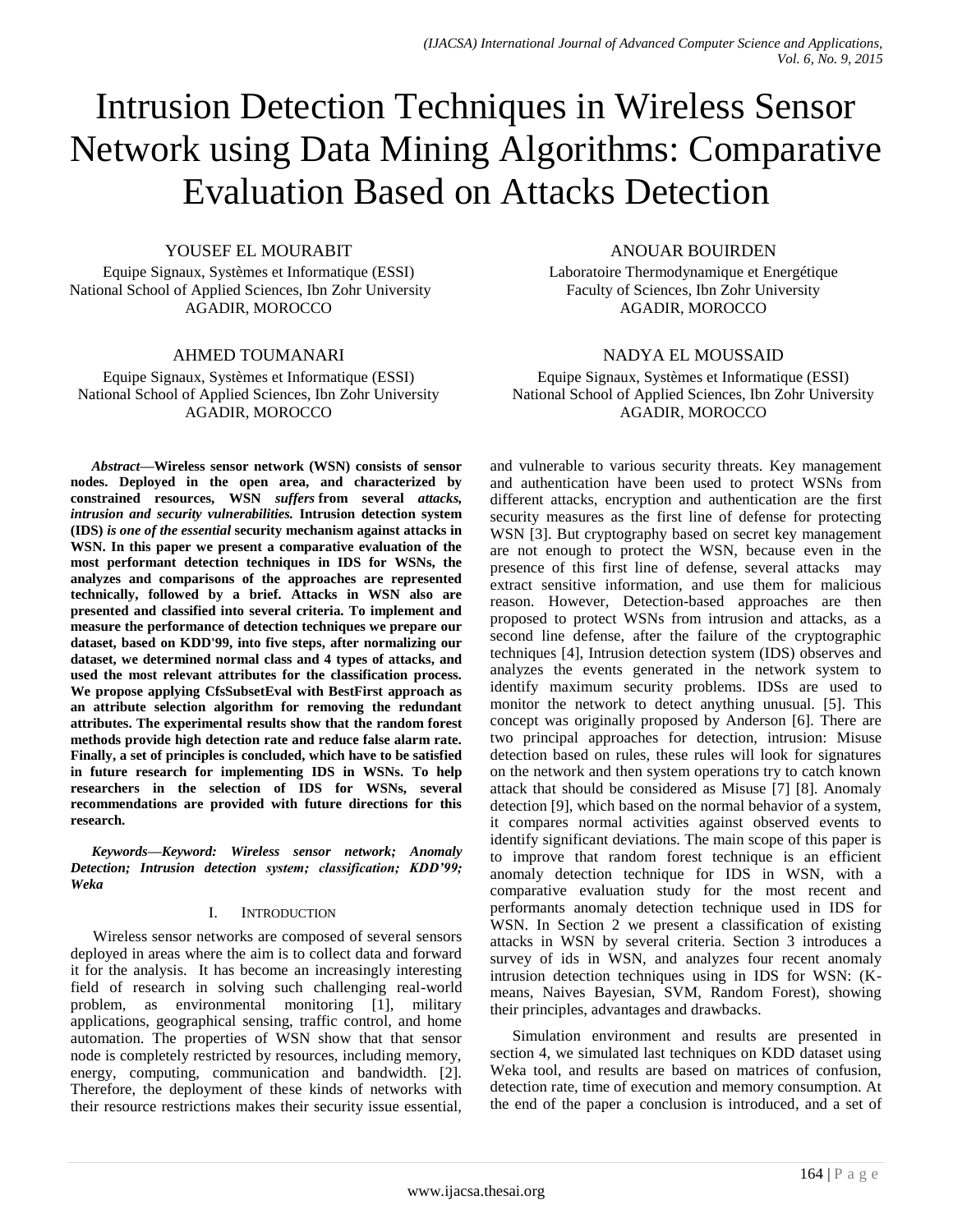recommendations are suggested to boosting the performance of intrusion detection in WSN for future researches.

## II. ATTACKS CLASSIFICATION IN WSN

An attack is a set of techniques, used to cause damage to a network by exploiting flaws in it. Attacks know several possible classification, the most used are grouped into the following categories:

## *A. According to the origin or source attacks:*

Two categories are distinguished: internal and external attacks: An external attack is triggered by a node that does not belong to the network or does not have access permission. The aim of this attack is to cause congestion in the network, the spread of incorrect routing information, or completely close the network. The internal attack is done by a malicious internal node. Defense strategies generally aim to protect the network against external attacks. However, internal attacks are the most serious threats that can disturb the WSN [10][11].

# *B. Based on the nature of attacks:*

We can distinguish between passive and active attacks, the passive attack is limited to listening and analyzes exchanged traffic. This kind of attacks is difficult to detect and easier to realize, because the attacker does not make any modification on exchanged information.

The aims of the attacker can be the knowledge of the significant nodes in the network (cluster head node), or knowledge of confidential information by analyzing routing information. In the active attacks, an attacker tries to modify or remove the messages transmitted on the network, inject his own traffic or replay of old messages to disturbing the operation of the network. [12].

# *C. Classification by attacks techniques:*

The spoofed, altered, or replayed routing information attack, and sinkhole attack: need to make a probe step before starting to attack, thereforeattack we can classified these attack as probe attacks. Selected forwarding, jamming, tampering: which uses illegitimate data forwarding to make attack, is known as a dos attacks? Hello floods caused by internal attacks, is classified as U2R attack. Sybil, wormholes, hello floods, and acknowledgment spoofing make the attack through the weakness of the system then they would be classified as R2L attack. In the table below we present the following main types of attacks, sorted by four principals attack classes.

|  | TABLE I. | <b>ATTACKS CLASSES</b> |
|--|----------|------------------------|
|--|----------|------------------------|

| <b>Attack</b><br>class | <b>Attack techniques</b>                                                                                           |
|------------------------|--------------------------------------------------------------------------------------------------------------------|
| Probe                  | Spoofed Routing Information attack, Altered Routing<br>Information Attacks, Replayed Routing Information, Sinkhole |
| <b>DOSS</b>            | Selected Forwarding, Jamming, Tampering                                                                            |
| U2R                    | <b>Hello Floods</b>                                                                                                |
| R2L                    | Sybil, Wormholes, Achnowledgement Spoofing                                                                         |

# *D. According to the various protocol layers and proposed mechanism defense:*

The following main types of attacks, are sorted by their assignments to the relevant layers of the protocol stack. For

| <b>Protocol</b><br>layer | <b>Attacks</b>                                                                            | <b>Defenses</b>                                                                                                                                                                                  |  |  |  |  |
|--------------------------|-------------------------------------------------------------------------------------------|--------------------------------------------------------------------------------------------------------------------------------------------------------------------------------------------------|--|--|--|--|
|                          | Jamming                                                                                   | Priority messages, monitoring,<br>authorization, redundancy,<br>encryption[14] Spread-spectrum,<br>priority message, lower Duty<br>cycle, region mapping, mode<br>change Tamper-proofing, hiding |  |  |  |  |
| physical                 | Tampering                                                                                 |                                                                                                                                                                                                  |  |  |  |  |
|                          | Collision                                                                                 | Error-correction code                                                                                                                                                                            |  |  |  |  |
| Data link                | Exhaustion                                                                                | Rate limitation                                                                                                                                                                                  |  |  |  |  |
|                          | <b>Unfairness</b>                                                                         | Small frames                                                                                                                                                                                     |  |  |  |  |
|                          | Spoofed, Altered or<br>relayed routing<br>information<br>Selective forwarding<br>Sinkhole | Detection on MintRoute[4]                                                                                                                                                                        |  |  |  |  |
|                          | Sybil attack                                                                              | Identity certificates[11]                                                                                                                                                                        |  |  |  |  |
| network                  | Wormholes                                                                                 | Dawwsen proactive routing<br>rotocol[13] suspicious node<br>detection by signal<br>strength, $[10]$                                                                                              |  |  |  |  |
|                          | Hello flood attacks                                                                       | Suspicious node detection by<br>signal strength[10]                                                                                                                                              |  |  |  |  |
|                          | Achnowledgment<br>spoofing                                                                | Encryption, authentication,<br>monitoring                                                                                                                                                        |  |  |  |  |
|                          | Flooding                                                                                  | Client puzzles                                                                                                                                                                                   |  |  |  |  |
| Transport                | De-Synchronization                                                                        | Authentication                                                                                                                                                                                   |  |  |  |  |

each attack, a list of proposed mechanism defense is presented [13][14]:

TABLE II. ATTACKS, PROTOCOL LAYER AND DEFENSE MECHANISM

# III. RELATED WORK

It has become clear that we cannot achieve the satisfactory level of security in WSN only by using cryptographic techniques, as these techniques fall prey to insider attacks. The attacker can compromise and retrieve the cryptographic material of a number of nodes [15]. In order to counter this threat some additional techniques such as intrusion detection system (IDS) has to be deployed. Any kind of unauthorized or unapproved activities are called intrusions. An IDS is a collection of the resources, methods and tools to help identify, evaluate, and report intrusions [16]. WSN led researchers develop strategies about providing stable networking and communications, and also about how to secure these strategies with limited resources.

In [17], a hierarchical framework for intrusion detection as well as data processing is proposed. Throughout the experiments on the proposed framework, they stressed the significance of one hop clustering. The authors believed that their hierarchical framework was useful for securing industrial applications of WSNs with regard to two lines of defense. Krontiris et al*.* [18] proposed a distributed IDS for WSNs based on collaborative neighborhood watching. In a simulation environment, the authors evaluated the effectiveness of their IDS scheme against blackhole and selective forwarding attacks. In [19] provided an IDS for WSNs that was based on detection of packet level receive power anomalies. The detection scheme was focused on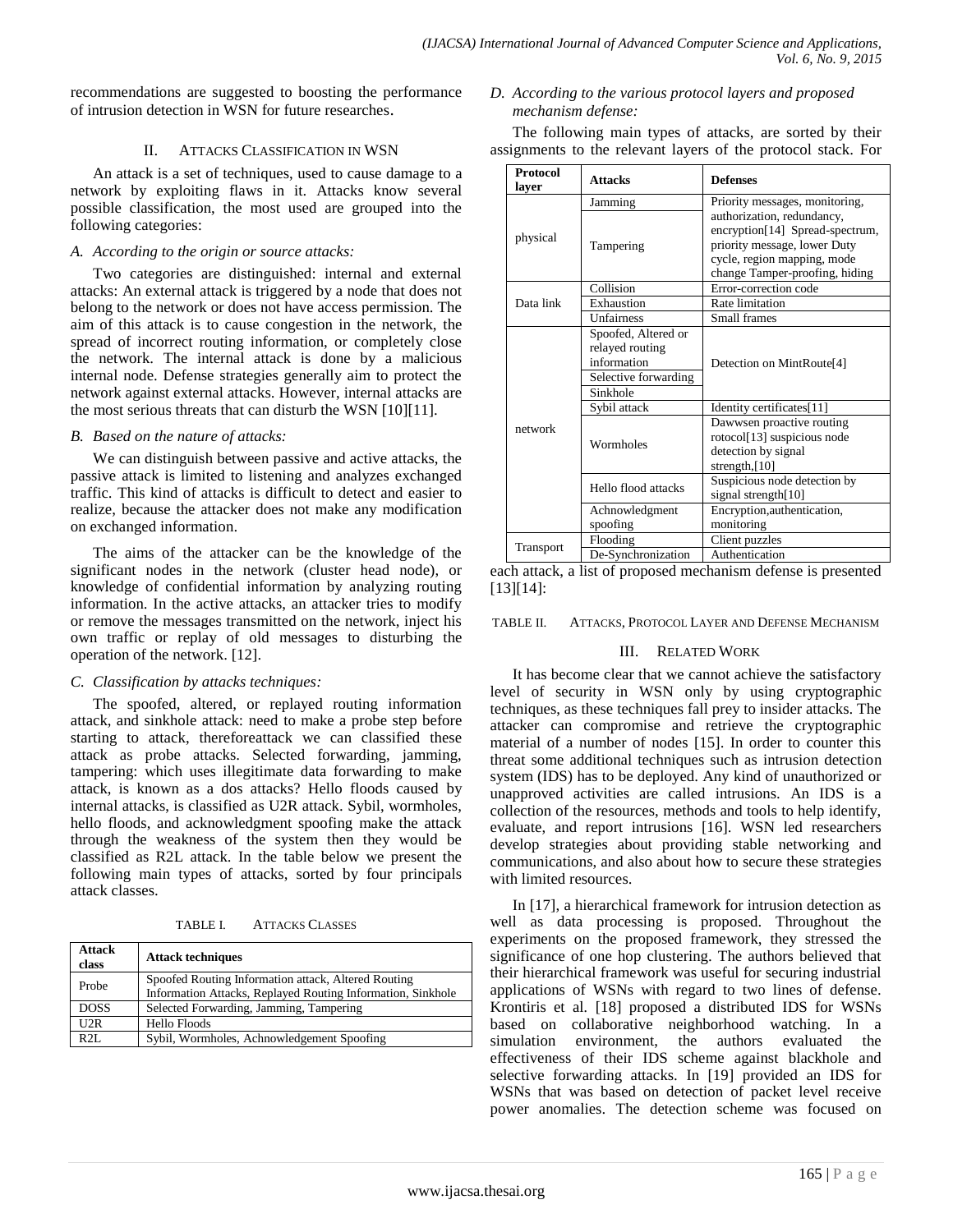transceiver behaviors and packet arrival rates of the neighboring nodes of a particular node. In [20], a distributed cluster based anomaly detection algorithm was proposed. They minimized the communication overhead by clustering the sensor measurements and merging clusters before sending a description of the clusters to the other nodes. The authors implemented their proposed model in a real-world project. They demonstrated that their scheme achieves comparable accuracy when compared to centralized schemes with a significant reduction in communication overhead. The table below presents a brief list of constraints and the corresponding requirements of IDS in WSN:

| TABLE III. | <b>IDS REQUIREMENT FOR WSN</b> |  |
|------------|--------------------------------|--|
|------------|--------------------------------|--|

| <b>Constraints and challenges of</b><br>WSN                                                                                                                                                                                                                                                                                                                                                                                                                                                                                                                                                                                                                                                                                                                | <b>Requirement of IDS</b>                                                                                                                                                                                                                                                                                                                                                                                    |
|------------------------------------------------------------------------------------------------------------------------------------------------------------------------------------------------------------------------------------------------------------------------------------------------------------------------------------------------------------------------------------------------------------------------------------------------------------------------------------------------------------------------------------------------------------------------------------------------------------------------------------------------------------------------------------------------------------------------------------------------------------|--------------------------------------------------------------------------------------------------------------------------------------------------------------------------------------------------------------------------------------------------------------------------------------------------------------------------------------------------------------------------------------------------------------|
| $\bullet$ No infrastructure in WSNs to<br>support operations such as<br>communications, routing, real<br>time traffic analysis, encryption,<br>etc.<br>• Nodes are prone to physical<br>capture, tampering or hijacking<br>which compromises network<br>operations.<br>• Compromised nodes may<br>provide misleading routing<br>information to the rest of the<br>WSN leaving the network un-<br>operational (blackhole,<br>wormhole, sinkhole attacks).<br>• Wireless communication is<br>susceptible to eavesdropping,<br>which would reveal important<br>data to adversaries and/or to<br>jamming/interfering, which<br>would cause DoS in the WSN.<br>• There is no trusted authority;<br>decisions have to be concluded in<br>a collaborative manner. | • Not introduce new<br>weaknesses to the system,<br>• Need little system resources<br>and should not degrade<br>overall system performance<br>by introducing overheads,<br>• Run continuously and<br>remain transparent to the<br>system and the users,<br>• Use standards to be<br>cooperative and open,<br>• Be reliable and minimize<br>false positives and false<br>negatives in the detection<br>phase. |

There are two basic approaches in IDS according to the used detection techniques [21]:

*Misuse detection technique* compares the observed behavior with known attack patterns (signatures). Action patterns that may pose a security threat have to be defined and stored in the system. The advantage of this technique is that it can accurately and efficiently detect instances of known attacks, but it lacks an ability to detect an unknown type of attack.

*Anomaly detection:* The detection is based on monitoring changes in behavior, rather than searching for some known attack signatures. Before the anomaly detection based system is deployed, it usually must be taught to recognize normal system activity (usually by automated training). The system then watches for activities that differ from the learned behavior by a statistically significant amount. The main disadvantage of this type of system is high false positive rate. The system also assumes that there are no intruders during the learning phase.

Anomaly may be caused by security threats, or faulty sensor nodes in the network or unusual phenomena in the monitoring zone [22]. Isolated node failures can bring down the whole network, which is malicious to reliability of WSN. Researches in this field are yet absent to present the latest progress of developing anomaly detection in WSN. However, our paper expects acting as a guideline of selecting efficient and appropriate anomaly detection techniques, not just based on analyzing, comparing, and evaluating those particular approaches, but also according to the results of simulation, which shows the classification rate, confusion matrix, consumption of memory, and time to build every approach.

## IV. RSTUDY ANALYSIS AND EVALUATION OF ANOMALY DETECTION TECHNIQUES IN WSN

#### *A. Clustering approach*

With K-means clustering algorithm, Rajasegarar et al [20] design a distributed detection scheme. Each common sensor node locally collects the input dataset to work out a normal profile. Then the cluster head collects all local normal profiles to accomplish the procedure of data processing, where a global normal profile is produced. After received the global normal profile, each common sensor node initiates the analysis and decision procedure to perform detection. In order to fit in distance-based clustering, the input dataset is normalized at each common sensor node with a preprocessing procedure.

Given a dataset  $v_{ki}$ , k=1...m, it is transformed to  $u_{kj=(v_{kj}-\mu_{vj})/\delta_{vj}}$ 

Where  $\mu_{vj}$  and  $\delta_{vj}$  stand for the mean and standard deviation of the jth attribute in  $v_{ki}$ . Subsequently  $u_{ki}$  is normalized in the interval [0,1], according to

 $\overline{u}_{kj} = (u_{kj} - minu_j) / (maxu_j - minu_j)$ .

Given a common sensor node  $s_i$  collecting a dataset  $X_i$ ,  $s_i$  sends the local normal profile.

 $(\sum_{k=1}^m x_k^i \sum_{k=1}^m (x_k^i)^2$  ,  $m, x_{max}^i, x_{min}^i)$ 

to the cluster head, where m stands for  $|X_i|$ . After the global normal profile is computed,

 $(\mu_i, \delta_G^2, x_{max}^G, x_{min}^G)$ . The cluster head sends it back to the common sensor nodes. After receiving the global normal profile, each common sensor node initiates detection locally, using a fixed-width clustering algorithm. If the Euclidean distance between a data point and its closest cluster centroid is larger than a user-specified radius o, a new cluster is organized with this data point as centroid. For reducing the number of resulting clusters, a cluster merging process is then conducted, through measuring the inner- cluster distances[35]. The clusters c1 and c2 merge if their inner- cluster distance  $d(c1,c2)$  is less than o. Finally, the average inter- cluster distance of K nearest neighbor (KNN) clusters is applied to identify anomalous clusters. Let ICDi be the average intercluster distance (KNN) of cluster i, AVG (ICD) and SD(ICD) be the mean and standard deviation of all inter-cluster distances respectively. If : ICDi>SD(ICD) + AVG(ICD), cluster i is viewed as anomalous[35].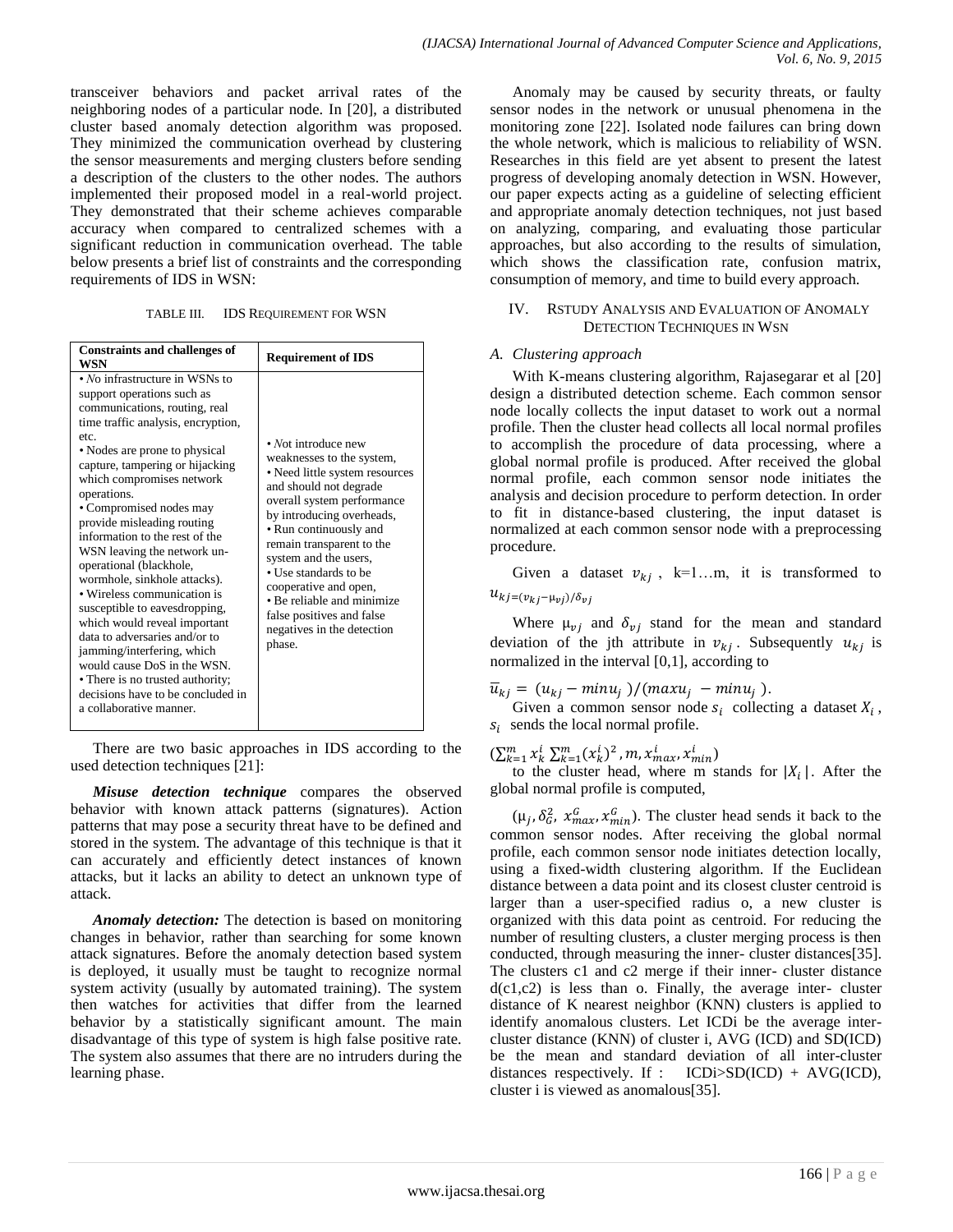#### *B. Support Vector Machine Classifier*

Support Vector Machines (SVMs) are supervised learning algorithms [24], which have been applied increasingly to anomaly detection in the last decade. One of the primary benefits of SVMs is that they learn very effectively from high dimensional data [25]. In WSN SVM is used to investigate spatial and temporal correlations of data for detecting suspect behavior of a node. Many researchers have tried to find possible methods to apply SVM classification for large data sets. Sequential Minimal Optimization (SMO) is a fast method to train SVM [26], which breaks the large Quadratic Programming (QP) problem into a series of smallest possible QP problems. In [27] Kim et all applied SVMs to host based anomaly detection of masquerades. One-class quarter-sphere SVM, as a representative algorithm of SVM, is also suited to distribute anomaly detection [28]. First, the local quartersphere is computed at each common sensor node. Second, the cluster heads collects these locally computed radii to work out a global radius. Detection is then launched at each common sensor node with the global normal profile.

#### *C. Naïve Bayes Classifier*

The naive Bayes classifier is usually used in WSN because of its simplicity, elegance, and robustness. A large number of modifications have been introduced, by the statistical, data mining, machine learning, and pattern recognition communities, in an attempt to make it more flexible. Novel approach was proposed in [29] to identify the faulty sensor node using Naïve Bayes classifier. The proposed Naïve Bayes framework was deployed for performing WSN faulty node(s) detection. A new attribute, the end-to-end transmission time of each packet arrived at the sink is analyzed using Naïve Bayesian classifier for determining the network status. This technique doesn't involve any additional protocol and extra resource consumption of sensor node, it suggests a list of suspicious faulty nodes to the user [29]. In the same context, based on mobile agent and using naïve Bayesian classifier an IDS is presented in [23]. The figure below presents the principal of naive Bayesian classifier.

m Number of classes C1, C2,….,Cm  $d_{ct}$  Dimentional vector for class t  $d_{ct}$  = {dct1,dct1,......,dctn} where  $\sum_i d_{cti} = 1$ 

K total ksenses of network operation  $S = \{S_1, S_2, \ldots, S_k\}$  $S<sub>1</sub>$  Is a product of the data that appear in the scene:

$$
P(S_1|d_{ct}) = \frac{\sum_i N_i}{\prod_i N_i!} \prod_i (d_{cti})^{N_i} \tag{1}
$$
  
Where  $N_i$  is the number of data I in scene $S_1$ .  
L= arg max<sub>c</sub> [logP( $D_{ct}$ )+  $\sum_i N_i log d_{cti}$ ] \tag{2}

### *D. Random Forest Classifier :*

Random forests are based on collection learning method for classification, that operate by constructing a multitude of decision trees, at training time and outputting the class, that is the mode of the classes output by individual trees. Random tree, on the other hand, involves construction of multiple decision trees randomly [30]. Each tree is constructed using the following algorithm:

*Step1*: Let the number of training cases be *N*, and the number of variables in the classifier be *M*. *Step2*: We are told

the number *m* of input variables to be used to determine the decision at a node of the tree; *m* should be much less than *M*. *Step3*: Choose a training set for this tree by choosing *n* times with replacement from all *N* available training cases (i.e. take a bootstrap sample). Use the rest of the cases to estimate the error of the tree, by predicting their classes. *Step4*: For each node of the tree, randomly choose *m* variables on which to base the decision at that node. Calculate the best split based on these *m* variables in the training set. *Step5*: Each tree is fully grown and not pruned (as may be done in constructing a normal tree classifier). A novel data mining approach based on random forests was proposed to characterize and classify a similar large scale physical environment in [31]. The proposed data mining formulation, allows better performance in terms of tradeoff between energy efficiency and accuracy. Compared to a single decision tree algorithm, RFs runs efficiently on large datasets with a better performance. In [30] Random Forests (RF) is used as a classifier for the proposed intrusion detection framework. RF gives better performance in designing IDS that is efficient and effective for network intrusion detection. the advantages and inconveniences of the studied techniques are presented in the following table:

TABLE IV. ADVANTAGES AND INCONVENIENCES OF STUDIED **TECHNIQUES** 

| approach                | advantages                                                                                                                                                                                                       | inconveniences                                                                                                                                                                                                                      |  |  |  |  |
|-------------------------|------------------------------------------------------------------------------------------------------------------------------------------------------------------------------------------------------------------|-------------------------------------------------------------------------------------------------------------------------------------------------------------------------------------------------------------------------------------|--|--|--|--|
| <b>K-means</b>          | -Fast and easier to<br>understand.<br>-Gives best result when<br>data set are distinct.                                                                                                                          | -Sensitive to<br>initialization<br>-Low detection accuracy                                                                                                                                                                          |  |  |  |  |
| Naïve-<br>bayes         | -Low computation<br>complexity<br>-High detection<br>accuracy                                                                                                                                                    | -Increased<br>communication overhead<br>required for sending full<br>data from common<br>nodes to cluster heads.<br>-Central point of failure<br>as anomalous detection<br>is accomplished only at<br>cluster heads                 |  |  |  |  |
| <b>SVM</b>              | -No central points of<br>failure, all nodes have<br>the same capability of<br>detection<br>-Reduced energy<br>consumption by<br>transmitting support<br>vectors between nodes<br>instead of all captured<br>data | There must be an<br>efficient way to select<br>relevant<br>features instead of delete<br>one at a time and rank<br>the important one<br>the biggest limitation of<br>the support vector<br>approach lies in choice<br>of the kernel |  |  |  |  |
| Random<br><b>Forest</b> | -Runs efficiently on<br>large databases<br>-Provides effective<br>methods for estimating<br>missing data<br>-High detection accuracy<br>and low false positive<br>rate.                                          | have been observed to<br>over fit for some datasets<br>with noisy<br>classification/regression<br>tasks<br>the variable importance<br>scores from random<br>forest are not reliable for<br>all types of data                        |  |  |  |  |

### V. EXPERIMENT RESULTS

A series of experiments were conducted to simulate and evaluate each approach, to define the efficient detection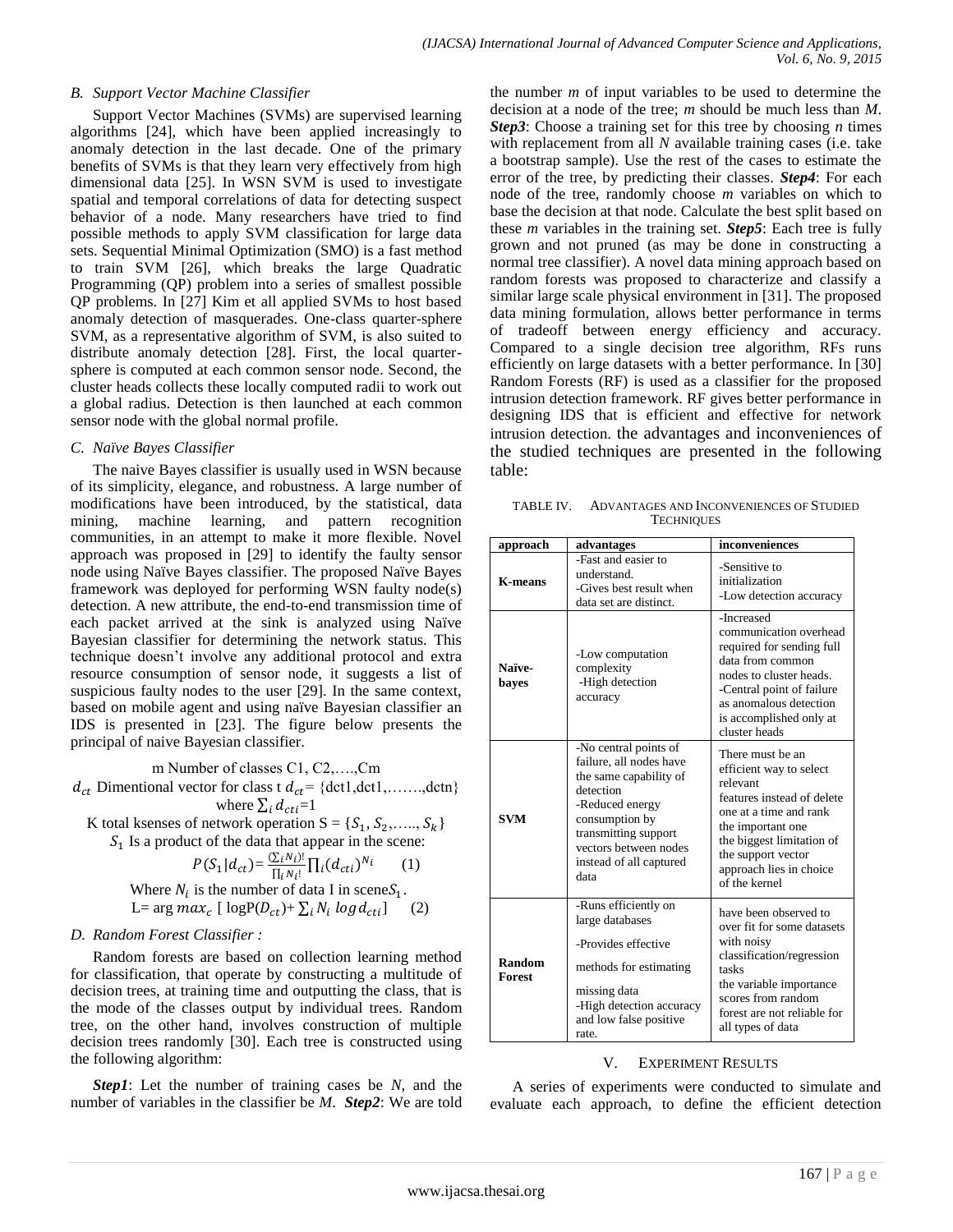technique for ids in WSN. We used several critical evaluation metrics: Confusion matrix, general classification rate, time to build model, memory consumption. We prepared our data set, based on the standard KDDCup'99 intrusion detection dataset [32], into following five step, using Weka tool:



Fig. 1. Preparing dataset steps

**Step1:** in this step we structured all records on Attribute-Relation File Format (ARFF), which is an input file format used by the machine learning tool WEKA [33].

**Step2:** In this step we classed all types of attacks, on four principal categories. As shown the table [2].

**Step 3:** the main aims of this step is defining the number of records treated for each class as presented in table below, we used 70% in training stage and 30% in the test stage for each class.

TABLE V. NUMBER OF RECORDS

| Class  | <b>Instances Number</b> |
|--------|-------------------------|
| Normal | 10233                   |
| Dos    | 41748                   |
| Probe  | 441                     |
| R2L    | 96                      |
| U2R    | 92                      |

**Step4:** In general, a characteristic is good if it is relevant to the concept of class but not redundant to one of the other functions. Reduction of the attributes is a process of choosing a subset of the original attributes which feature space is reduced optimally at an endpoint.

In our experiment, Weka tool is used for reduction function. **CfsSubsetEval** with **BestFirst** approach is applied to the set of training data to obtain the relevant features for the classification process. Each subset was analyzed using correlation analysis to identify important features. The best known Measuring correlation is the linear correlation coefficient. For a pair of variables (x, y), the linear correlation coefficient  $r(x, y)$  is given by the expression below:

$$
r(x,y) = \frac{n \sum xy - \sum x \sum y}{\sqrt{(n \sum x^4 - (\sum x)^4)(n \sum y^4 - (\sum y)^4)}} \dots
$$

The main principle of CfsSubsetEval method is evaluating the value of a subset of attributes by considering the individual predictive ability of each element as well as the degree of redundancy between them. It generates subsets of features that are highly correlated with the class while having a low cross correlation [34]. The results are presented in the table below:

TABLE VI. MOST RELEVANT ATTRIBUTES

| <b>Search Method</b>       | CFS Subset Evaluator + Best first                                                                                   |
|----------------------------|---------------------------------------------------------------------------------------------------------------------|
| <b>Selected attributes</b> | 5,6,9,11,12,14,31,32                                                                                                |
| Attributes names           | src_bytes; dst_bytes; urgent;<br>num_failed_logins; logged_in;<br>root_shell; srv_diff_host_rate;<br>dst host count |

**Step5:** In this step we implemented each technique on our dataset, using Weka tool. Below the result obtained based on confusion matrix, detection rate, time of execution and memory consumption.

# *A. Confusion Matrix:*

In order to assess these techniques we take the confusion matrix, illustrated below:

TABLE VII. CONFUSION MATRIX APPROACHES

| K-means confusion matrix       |                |                |                |                |                |                |                |              |                |  |
|--------------------------------|----------------|----------------|----------------|----------------|----------------|----------------|----------------|--------------|----------------|--|
| Classified                     |                |                |                |                |                |                |                | f            |                |  |
| <b>Attacks</b>                 | a              | h              |                |                | Ċ              |                | e              |              |                |  |
| Normal                         | 4090           |                | 6106           |                | $\Omega$       |                | $\Omega$       | 37           |                |  |
| <b>Dos</b>                     | 4808           |                | 31254          |                | $\theta$       |                | $\theta$       |              | 5686           |  |
| U2r                            | 37             |                | 55             |                | $\overline{0}$ |                | $\overline{0}$ | 1            |                |  |
| R2L                            | 38             |                | 58             |                | $\theta$       |                | $\Omega$       | 1            |                |  |
| Probe                          | 148            |                | 151            |                | $\theta$       |                | $\theta$       |              | 142            |  |
| Naïve Bayes confusion matrix   |                |                |                |                |                |                |                |              |                |  |
| Classified                     |                |                | h              |                |                |                |                |              | f              |  |
| <b>Attacks</b>                 | a              |                |                |                | $\mathbf c$    |                | e              |              |                |  |
| Normal                         | 8253           |                | 150            |                | 36             |                | 709            |              | 1085           |  |
| Dos                            | 309            |                | 39189          |                | $\overline{4}$ |                | 10             |              | 2236           |  |
| U2r                            | $\theta$       |                | $\Omega$       |                | 92             |                | 1              |              | $\mathbf{0}$   |  |
| R2L                            | $\overline{4}$ |                | $\theta$       |                | 8              |                | 82             |              | 3              |  |
| Probe                          | 9              | 5              |                |                | $\overline{0}$ |                | 15             | 412          |                |  |
| SMO confusion matrix           |                |                |                |                |                |                |                |              |                |  |
| Classified                     |                |                |                | b              |                |                |                |              | $\mathbf f$    |  |
| <b>Attacks</b>                 |                | a              |                |                |                | $\mathbf c$    | e              |              |                |  |
| Normal                         |                |                | 10207          | 15             |                | $\overline{c}$ | 9              |              | $\Omega$       |  |
| Dos                            |                |                | 13             | 41735          |                | $\overline{0}$ | $\theta$       |              | $\theta$       |  |
| U2r                            |                | 1              |                | $\overline{0}$ |                | 92             | $\theta$       |              | $\theta$       |  |
| R2L                            |                |                | 14             | $\mathbf{0}$   |                | $\overline{0}$ | 83             |              | $\Omega$       |  |
| Probe                          |                |                | 23<br>$\Omega$ |                | $\theta$       |                | $\Omega$       |              | 418            |  |
| Random forest confusion matrix |                |                |                |                |                |                |                |              |                |  |
| Classified                     |                |                | a              | h              |                | c              | e              |              | f              |  |
| Attacks                        |                |                |                |                |                |                |                |              |                |  |
| Normal                         |                | 10230          | $\Omega$       |                | $\theta$       | 3              |                | $\theta$     |                |  |
| Dos                            | $\overline{2}$ |                | 41745          |                | $\theta$       | $\overline{0}$ |                | $\mathbf{1}$ |                |  |
| U2r                            | 1              |                |                | $\overline{0}$ |                | 92             | $\overline{0}$ |              | $\overline{0}$ |  |
| R2L                            |                | 8              | $\overline{0}$ |                |                | $\overline{0}$ | 89             |              | $\overline{0}$ |  |
| Probe                          |                | $\overline{7}$ |                | $\overline{2}$ |                | $\Omega$       | $\theta$       |              | 432            |  |

Generally each column of the matrix represents the number of occurrences of an estimated class, while each row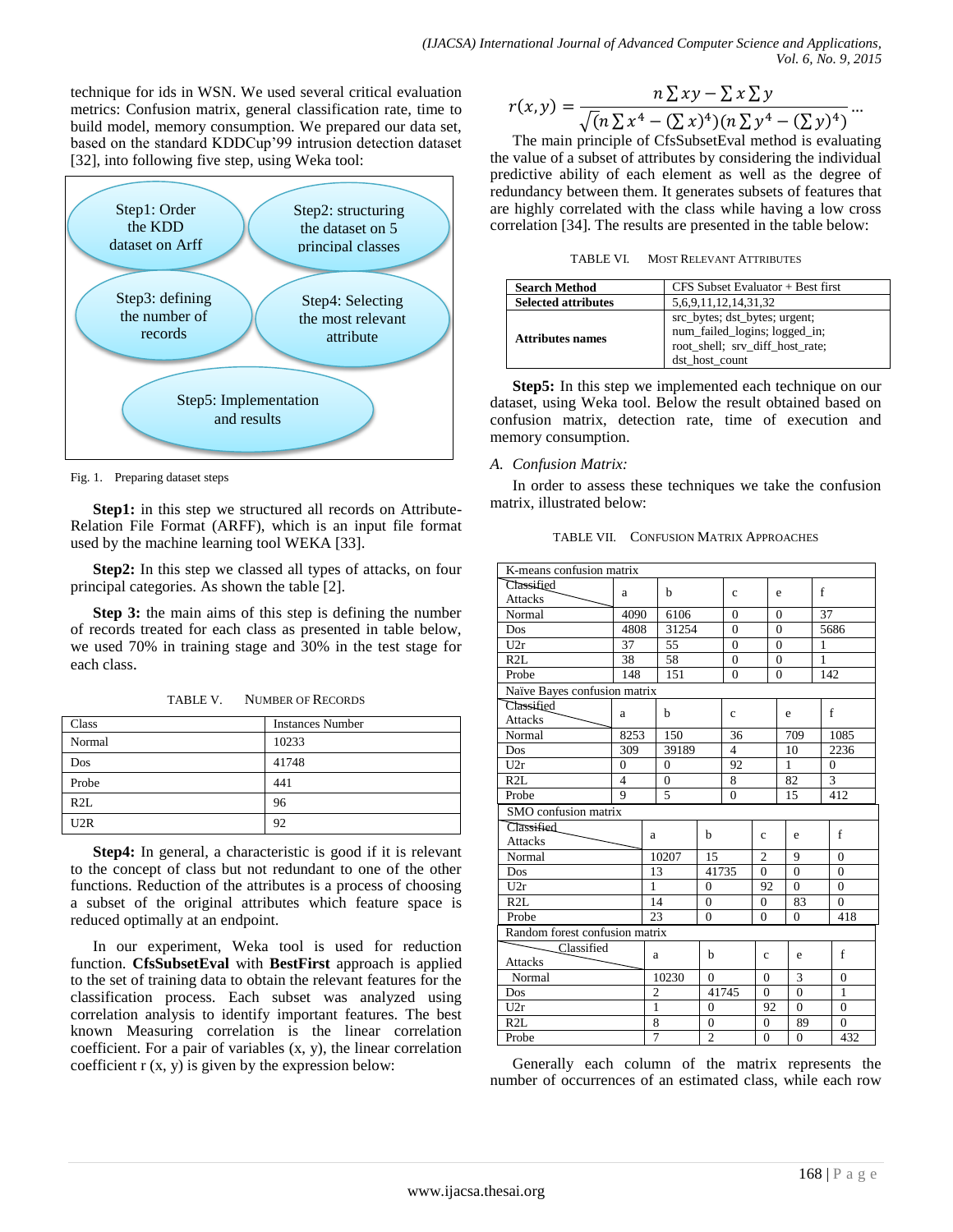represents the number of occurrences of a real class (or reference). The results are presented in the following figures:



Fig. 2. Confusion Matrix Approach





Fig. 3. Confusion Matrix Approach

According to results above and Based on Dos attack: Kmeans a classify 31254 Dos attack from 41749 real dos attack (74,86%), however 6106 instances are classified into normal class, 55 as U2R attack, 58 as R2L attack and 151 as Probe attack. Naïve bayes is able to classify 39189 Dos attacks from 41749 real Dos Doss attack (93.87%), while 150 instances is classified as normal attack, and 5 as Probe. SMO classified 41735 Dos attack from 41749 (99,96%), and 15 instances into normal class. Finally random forest classified 41745 Dos attack from 41749 real Dos attack (99,99%), and 2 instances as a Probe attack.

#### *B. Classification Rate*

The purpose of classification is to minimize the probability of error Detection algorithms are usually evaluated using the detection rate. A simple way to perform an intrusion detection, is to use a classifier to determine whether certain traffic data observed is normal or attacks. We present the classification rate on two sides: Global records classification and general rate classification.

*Global records classification:* The table below presents for each technique the global number of correctly and incorrectly classified records:

TABLE VIII. INSTANCES CLASSIFICATION

|                      | <b>Correctly Classified</b> | <b>Incorrectly Classified</b> |  |  |  |  |  |
|----------------------|-----------------------------|-------------------------------|--|--|--|--|--|
| Approach             | <b>Instances</b>            | <b>Instances</b>              |  |  |  |  |  |
| <b>K-means</b>       | 35486                       | 17126                         |  |  |  |  |  |
| <b>Naive baves</b>   | 48028                       | 4584                          |  |  |  |  |  |
| <b>SMO</b>           | 52535                       |                               |  |  |  |  |  |
| <b>Random forest</b> | 52588                       | 24                            |  |  |  |  |  |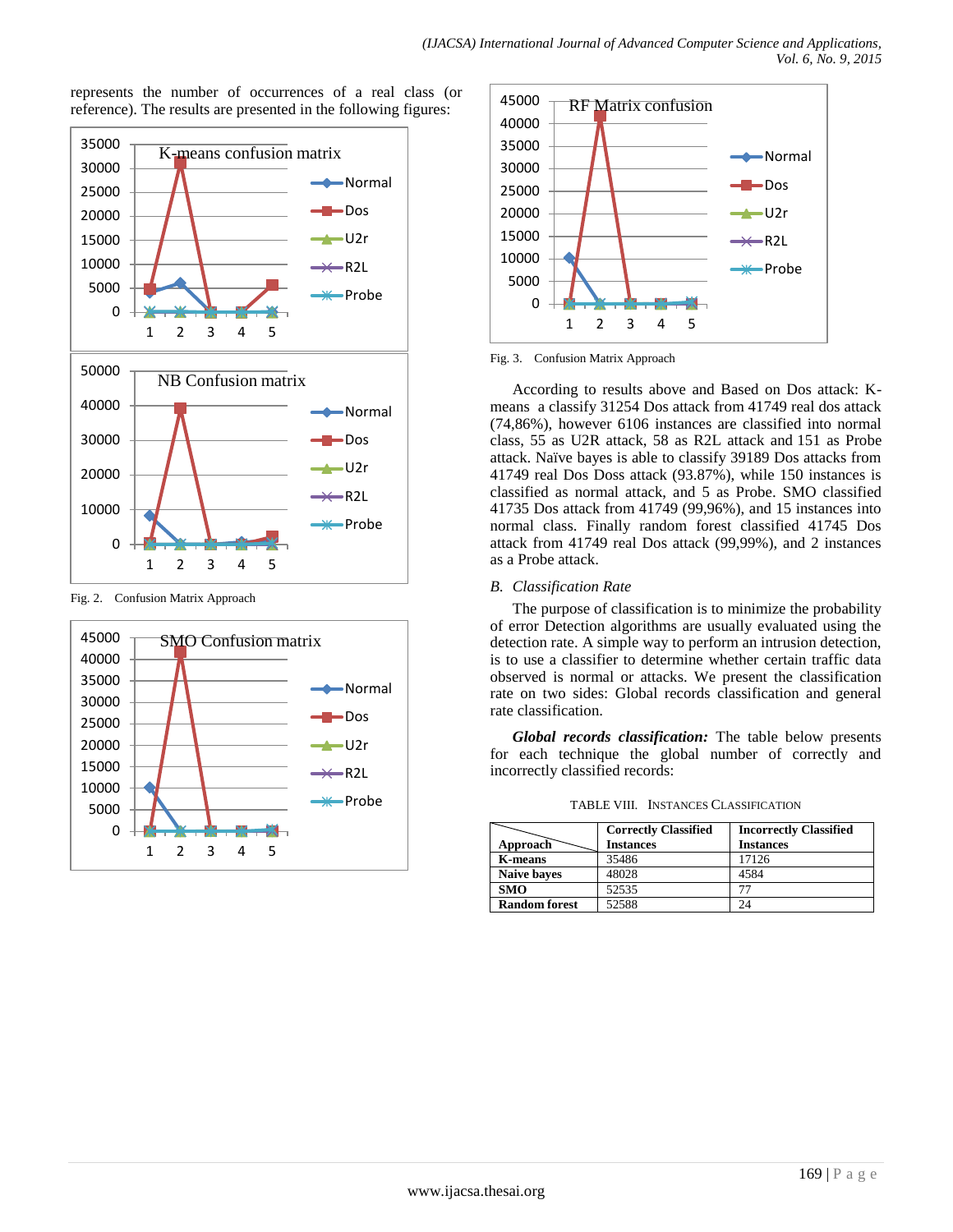

Fig. 4. Instance Classification

As shown in figure above, we note that random forest has the higher number of correctly classified instances and the lower number of incorrectly classified instances, however we observe the complete opposite for K-means technique.

*General rate classification:* The following figures represents the rate classification of each class, normal class is represented by the Blue color, Red for Doss class, U2R Blue sky, green for R2L class, and pink color for the Probe class. A better classification is obtained if the represented classes are well separated. According to the results we deduce that the Random Forest classifier is more effective and efficient than other approaches with a classification rate of 99.9544%.

Below the Complexity variables: (**N**: instances number, **M**: Attribute number, **C:** Classes number, **V**:attribute value).

According to the results, the SVM method is the most complex  $[0((NM)^2)]$ , which explains its high memory consumption with 38,444KB, and his long time compilation.



Fig. 5. Classification rate

The memory consumption of these techniques are compared with properties of sensor node that we can use in deployment of wireless sensor network, we choose MICA2 and Telosb. Knowing that MICA2 is equipped with a processor running at 7.37 MHz, 4KB of RAM, 128KB of flash memory and a radio transmitter on 433 MHz. For Telosb, is equipped with an 8 MHz clock processor, 10K RAM, 48K of program memory, and 1024K flash storage.

In the figure 5, we compare the memory consumption of studied techniques and node sensor ability. Time to build the approaches is presented in figure 6.



Fig. 6. Memory Consumption



Fig. 7. Approaches building time

According to results, it is clear that memory is enough to compile each approach on Mica2 node or Telosb node, but for increasing the lifetime of the node, and taken on consideration the main aims of these techniques, detecting the different attacks (classification rate),we can say that Random forest technique is the efficient technique for detecting intrusion in wireless sensor network, with a higher rate classification (99.9544 %), reasonable required memory (11,62 KB), and building time(78,67 s). Indeed, the superiority of Random Forest intrusion detection technique, SVM, Naïve Bayes and K-means respectively, can be clearly deduced, in this order, according to confusion matrix, classification rate, memory, complexity, building time and memory consumption we can classify these techniques, from the higher to lower performant technique. Classification based on suitable feature selection is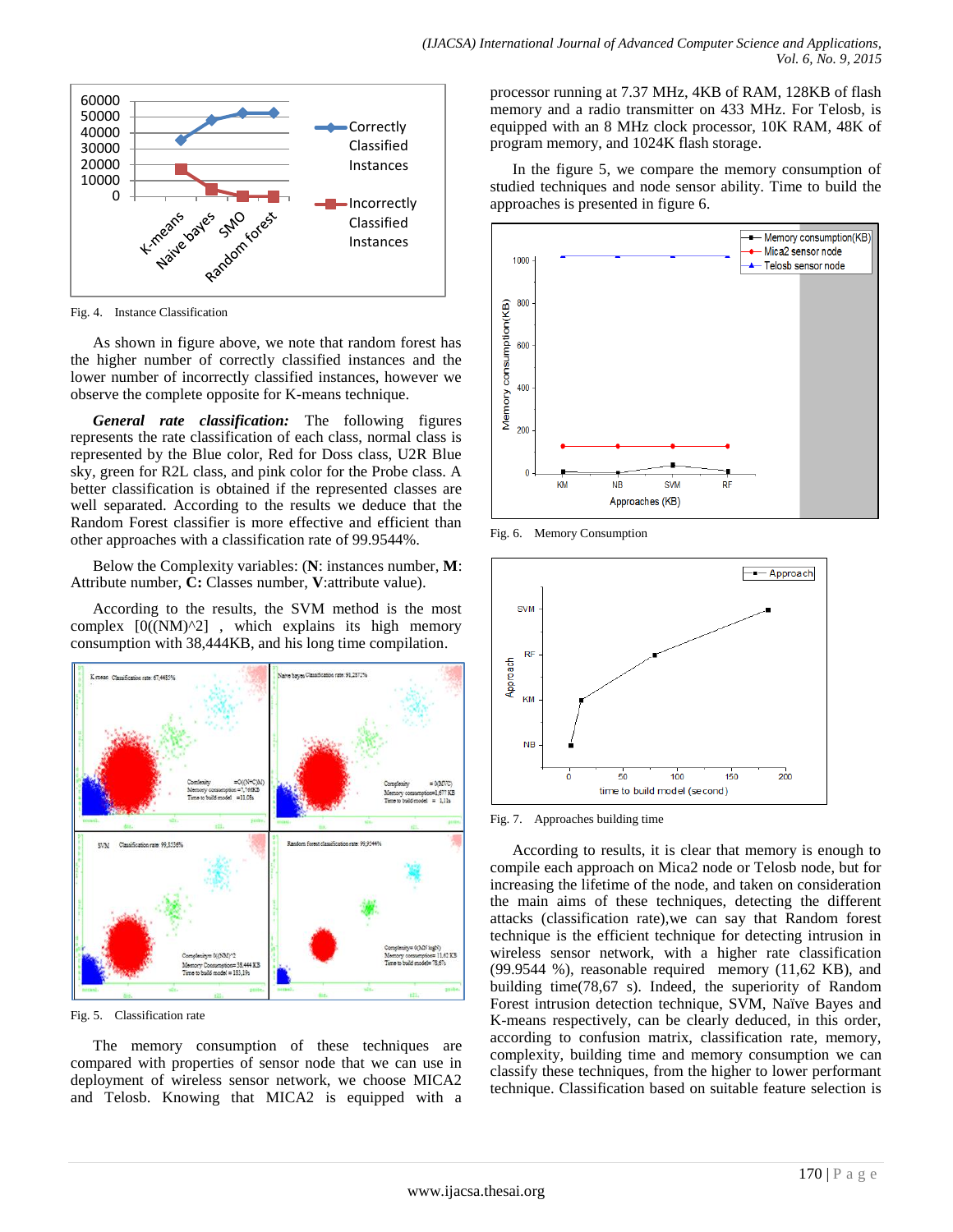one of the main factors which reach the performance of IDS, especially in WSN.

#### VI. CONCLUSION

The key challenge of evolving intrusion detection system in WSN is to identify attacks with high accuracy, and satisfied the required constraints and challenges, to prolong the lifetime of the entire network. This aims could be attained from several ways. Firstly paying much more attention to detection techniques used for attacks detection is characterized by efficiency and ability. Secondly, reconstructing detection mechanism with a distributed manner, to reducing the communication overhead. This paper has compared and evaluated the newest anomaly detection intrusion techniques used in wireless sensor network, to improve the efficient technique for IDS in WSN. According to the results, it is highly recommended to use the data mining techniques to detect effectively the intrusions and attacks in WSN. The decision of choosing efficient IDS is a compromise between technique employed and performance metrics. However, many issues are still open and need further research efforts such as hierarchical clustering patterns, using machine learning in resource management problem of wireless sensor networks, developing a classifier that is trained well with network patterns, selecting and preprocessing an appropriate dataset. In addition, taking smart strategies into account such as compressing the input dataset, narrowing the scale of attributes set and simplifying the procedure of analysis and decision could make lots of progress for IDS to satisfy the requirement constraint of WSN without losing the security and reliability.

#### **REFERENCES**

- [1] Akyildiz,I.F.,Su,W.,Sankarasubramaniam,Y.,Cayirci,E.,2002.Wirelessse nsor networks: asurvey. Comput Networks 38,393–422.
- [2] Lopez J, Zhou J. Overview of wireless sensor network security. In: Wireless sensor network security. IOS Press, incorporated; May 2008. p.  $1 - 21$ .
- [3] Perrig A, et al. SPINS: security protocols for sensor networks .Presented at the 17th ACM international conference on mobile computing and networks, 2001.
- [4] Xiao Y, Rayi VK, Sun B, Du X, Hu F, Galloway M. A survey of key management schemes in wireless sensor networks. Comput Commun 2007;P: 30-23,14–41.
- [5] Jaiganesh, V., Mangayarkarasi, S., & Sumathi, P.(2013). Intrusion Detection Systems: A Survey and Analysis of Classification Techniques. International Journal of Advanced Research in Computer and communication Engineering ,Vol. 2, Issue 4, April 2013
- [6] Anderson JP. Computer security threat monitoring and surveillance. Fort Washing- ton, Pennsylvania: James P Anderson Co; April 1980.
- [7] Kuperman, Benjamin A. "CERIAS Tech Report 2004-26 A CATEGORIZATION OF COMPUTER SECURITY MONITORING SYSTEMS AND THE IMPACT ON THE DESIGN OF AUDIT SOURCES." (2004).
- [8] Govindarajan, M. "Hybrid Intrusion Detection Using Ensemble of Classification Methods." International Journal of Computer Network & Information Security 6.2 (2014).
- [9] Hu J. Host-based anomaly IDS. In: Springer handbook of information and com- munication security. Springer Verlag; 2010.
- [10] K. Sharma and M. K. Ghose; Wireless Sensor Networks: An Overview on its Security Threats; IJCA, Special Issue on "Mobile Ad-hoc Networks" MANETs; CSE Department, SMIT, Sikkim, India; 2010.
- [11] Y. Zhou, Y. Fang and Y. Zhang; Security Wireless Sensor Networks: A Survey; IEEE Communication Surveys; 2008.
- [12] David Boyle, Thomas Newe. "Securing Wireless Sensor Networks: Security Architectures", Journal of networks, Volume 3, No. 1, 2008.
- [13] Rouba El Kaissi, Ayman Kayssi, Ali Chehab and Zaher Dawy, (2005)" DAWWSEN: A Defense Mechanism against Wormhole ttack In Wireless Sensor Network",Proceedings of the Second International Conference on Innovations in Information Technology (IIT"05).
- [14] A. D. Wood and J. A. Stankovic,(2002) "Denial of service in sensor networks",Computer, 35(10):54–62, 2002.
- [15] Ioannis Krontiris, Tassos Dimitriou, Thanassis Giannetsos, and Marios Mpasoukos. Intrusion detection of sinkhole attacks in wireless sensor networks. In Miroslaw Kutylowski, Jacek Cichon, and Przemyslaw Kubiak, editors, ALGOSENSORS, volume 4837 of Lecture Notes in Computer Science, pages 150–161. Springer, 2007.
- [16] Richard Heady, George Lugar, Mark Servilla, and Arthur Maccabe. The architecture of a network level intrusion detection system. Technical report, University of New Mexico, Albuquerque, NM, August 1990.
- [17] S. Shin, T. Kwon, G.Y. Jo, Y. Park, H. Rhy, "An experimental study of hierarchical intrusion detection for wireless industrial sensor networks", IEEE Trans. Ind. Informat., volume 6, number 4, pages 744-757, 2010.
- [18] I. Krontiris, T. Dimitriou and F.C. Freiling, "Towards Intrusion Detection in Wireless Sensor Networks", Proc. 13th European Wireless Conference, 2007
- [19] I. Onat and A. Miri, "An Intrusion Detection System for Wireless Sensor Networks", IEEE International Conference on Wireless and Mobile Computing, Networking and Communications, 2005.
- [20] S. Rajasegarar, C. Leckie, M. Palaniswami, J.C. Bezdek, "Distributed Anomaly Detection in Wireless Sensor Networks", 10th IEEE Singapore International Conference on Communication systems, 2006.
- [21] A. Patcha and J.M. Park, "An overview of anomaly detection techniques: Existing solutions and latest technological trends", Elsevier J. Computer Networks, volume 51, number 12, pages 3448-3470, 2007.
- [22] Rajasegarar S, et al. Anomaly detection in wireless sensor networks. IEEE Wireless Communications 2008;15:34–40.
- [23] Y.EL Mourabit, A. Toumanari, H.Zougagh, "A Mobile Agent Approach for IDS in Mobile Ad Hoc Network", International Journal of Computer Science Issues, Vol. 11, Issue 1, No 1, January 2014
- [24] M. Burgess. Computer immunology. In LISA '98: Proceedings of the 12th USENIX conference on System administration, pages 283–298, Berkeley, CA, USA, 1998. USENIX Association.
- [25] B.E Boser, I.M. Guyon and V.N. Vapnik. A training algorithm for optimal margin classifiers. In COLT '92:Proceedings of the fifth annual workshop on Computational learning theory, pages 144–152, New York, NY, USA, 1992. ACM. ISBN 0-89791-497-X.
- [26] J.Platt, "Fast training of support vector machine using sequential minimal optimization," Advances in Kernel Methods: support vector machine, MIT Press, Cambridge, MA, 1998.
- [27] H-S. Kim and S-D. Cha. 2004. Efficient masquerade detection using svm based on common command frequency in sliding windows.IEICE Transactions On Information And Systems Volume, E87-D, 2446–2452.
- [28] S. Rajasegarar, C. Leckie, M. Palaniswami and J.C. Bezdek, "Quarter Sphere Based Distributed Anomaly Detection in Wireless Sensor Networks", IEEE ICC '07, Glasgow, U.K., June 2007.
- [29] Bill C.P. Lau a, Eden W.M. Maa, Tommy W.S. Chow, "Probabilistic fault detector for Wireless Sensor Network", Expert Systems with Applications 41 (2014) 3703–3711.
- [30] Hastie, T., et al., The elements of statistical learning: data mining, inference and prediction. The Mathematical Intelligencer, 2005. 27(2): p. 83-85.
- [31] Abebe Tesfahun, D. Lalitha Bhaskari, "Intrusion Detection using Random Forests Classifier with SMOTE and Feature Reduction", 2013 International Conference on Cloud & Ubiquitous Computing & Emerging Technologies.
- [32] http://kdd.ics.uci.edu/databases/kddcup99/ kddcup.
- [33] Zdrayko Markov, Ingrid Russel, "An introduction to the WEKA data mining system", ITICSE '06 Proceedings of the 11th annual SIGCSE conference on Innovation and technology in computer science education, Pages 367-368.